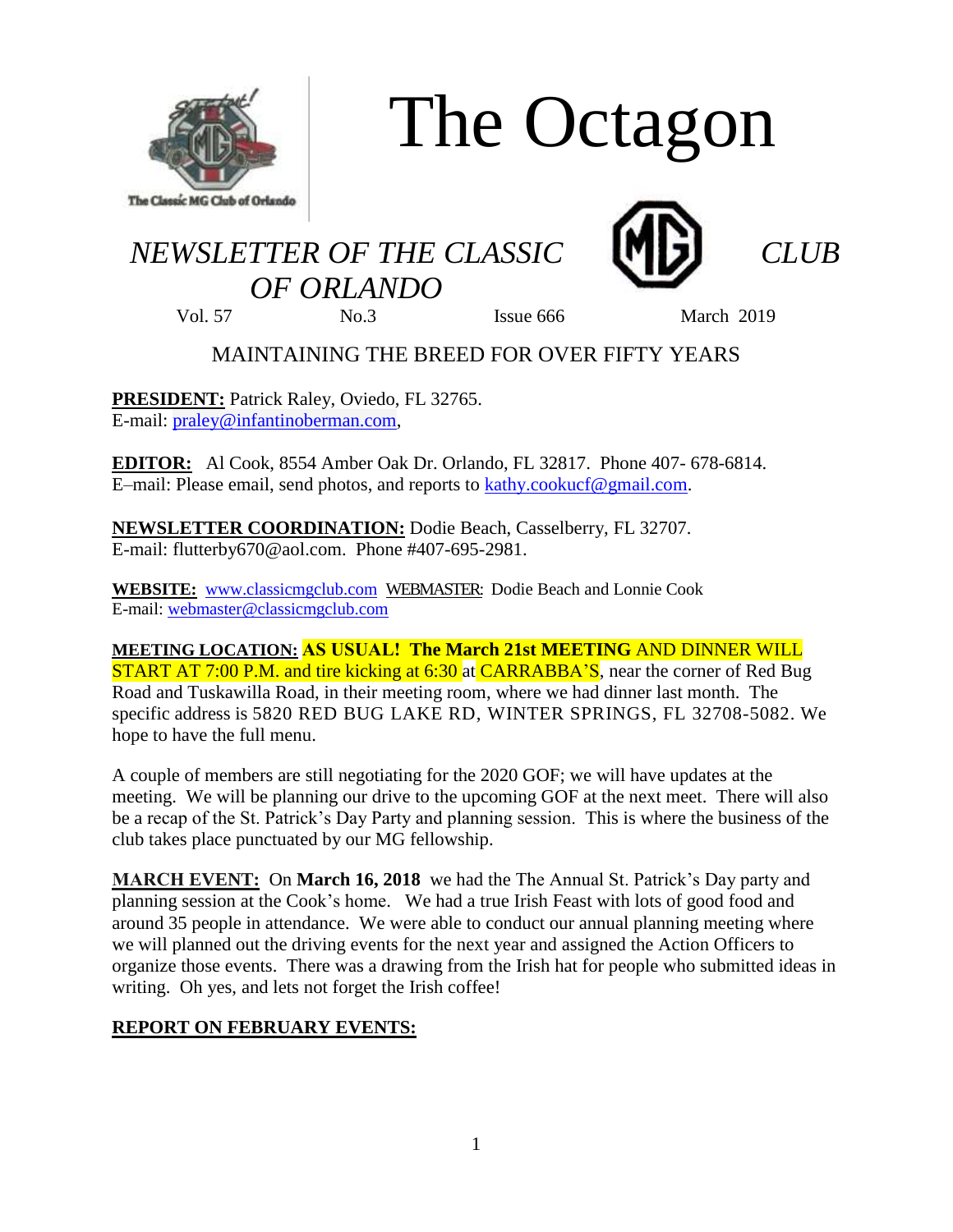

**FEBRUARY DRIVING EVENT:** Sharon Spadaro picked an excellent location for

our February Driving event. The weather was perfect and we had 30 or so people for it. We had two meeting points for the group, one at the Publix in Sorrento and one at the Publix on 17-92 in Maitland. After a beautiful Drive we arrived at the St. Johns River Grill and parked in spaces reserved for us! After a leisurely lunch, Sharon arranged a boat ride with commentary of the area, birds and other wildlife by Blue Heron River Tours. This was definitely a fun day and we will want to go back again.







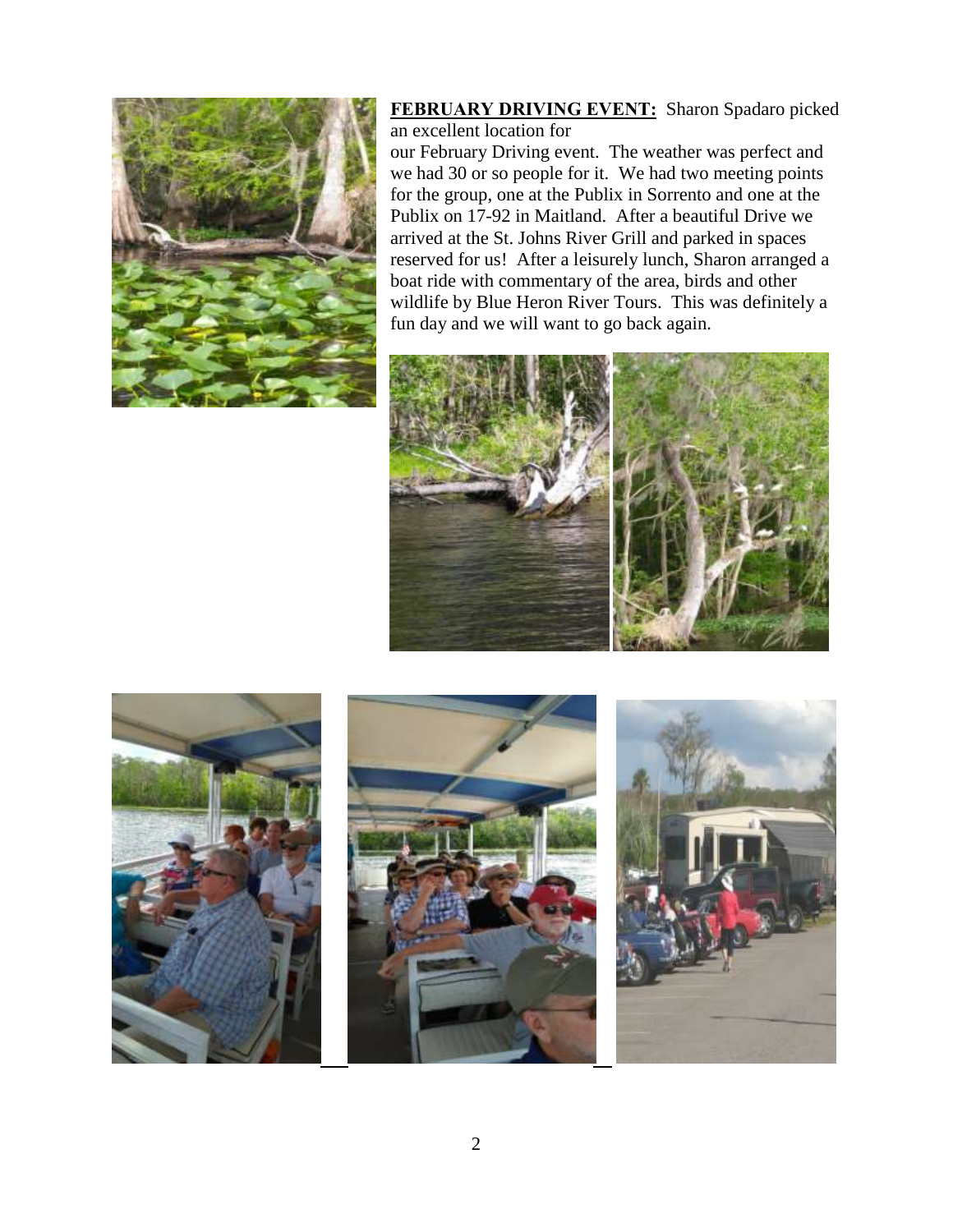**TOPS OR BOTTOMS:** Thank you CERES MOTORSPORTS for having a MG Tech session on February 16 on replacing the top of your MGB! They did get to the dreaded rear end clunk, too. Tech sessions are a great tradition and really help people. We have one planned for the upcoming events in June and (hint, hint) hope to have more.

PLEASE TAKE PICTURES AT THE EVENTS SO KATHY CAN PUT THEM IN THE NEWSLETTER!!!!

#### **OTHER EVENTS:**

**Jacksonville MG Club Meet and Greet at Ft. Mose:** The Jacksonville MG Club is arranged for a meet & greet for the Winter Tour Group, on the 3rd of March @ 12 noon. The group drove down are from Virginia Beach, Tidewater MG Classics. Our members were invited to attend this as well. We hope to have a report in the next newsletter.

**GOF 2019:** Information and registration forms are available on the Jacksonville club's website,

[https://www.mgclassics.org/gofsouth.](https://www.mgclassics.org/gofsouth) For those of you who may have missed it, it's official that we are having the GOF in Daytona Beach next year. It will be held at the Plaza Resort & Spa on the beach. **Save the date: 11th thru 14th of April**. The main feature will be taking a drive on the road course around the race track. There will also have a few driving MG's road events in the Daytona area. They are starting on a Thursday for the early birds with something for them to do, a meet & greet as well as a driving tour. Be sure to get your reservations into the hotel and register for the GOF! Sign-up early. You are encouraged to stay at the Plaza Resort during your visit. The GOF cost is defrayed

based on the number of guest nights. We encourage all guests to sign-up for the Racetrack drive on a Friday evening. Also, if anyone is bringing a trailer, the host club will need to know because space is limited. Any overflow of trailers not registered there might incur and additional charge to park in spaces in the area. We believe this GOF will be unique & a fun place to gather together.



**The All British Car Club Show on April 6th**: For convenience you may register and pay online at: [www.allbritishcarclub.com.](https://na01.safelinks.protection.outlook.com/?url=http%3A%2F%2Fwww.allbritishcarclub.com%2F&data=02%7C01%7CKathy.Cook%40ucf.edu%7C94e790225d2f481ad5f208d695459f3a%7Cbb932f15ef3842ba91fcf3c59d5dd1f1%7C0%7C0%7C636860524620387202&sdata=xEU4mwdtEZK3Wpwo2e69A%2BfzrWILjRbK37UMFNsrrfg%3D&reserved=0) On-site registration will be possible on the day of the show, if you are unable to complete this form prior. Please especially take note of the NEW VENUE, Central Winds Park is in Winter Springs, Florida. 1100 East State Road 434, Winter Springs, Florida 32708. For questions you may contact Jeff at [moose1050@aol.com](mailto:moose1050@aol.com) or Rick @ [rickbrown123@gmail.com.](mailto:rickbrown123@gmail.com.)

#### **FUTURE CLUB EVENTS:**

We try to do a driving event on the weekend after the meeting (local drives during the summer). This of course is subject to availability and changes. Events planned for the next few months include the following (subject to change):